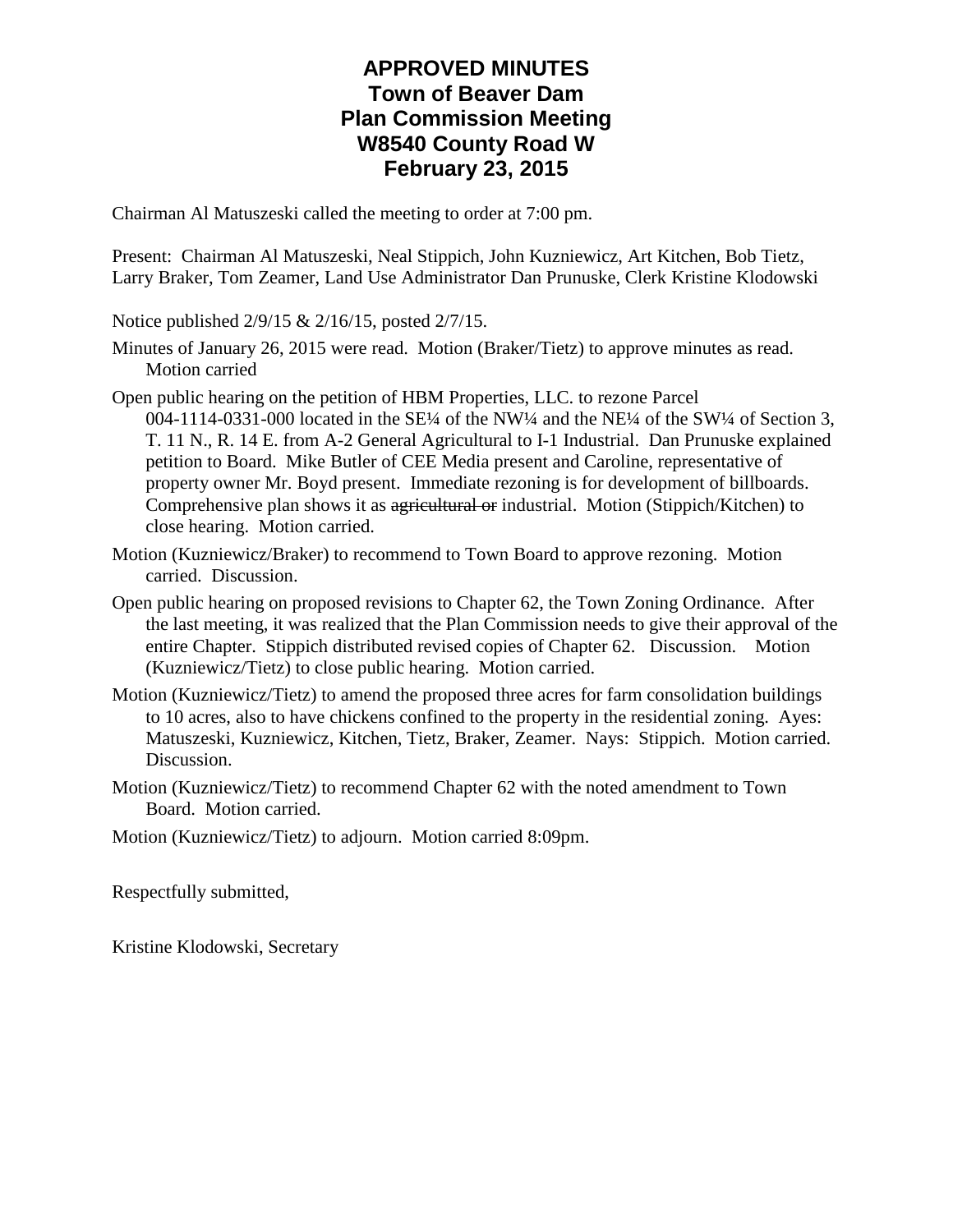## **APPROVED MINUTES Town of Beaver Dam Plan Commission Meeting W8540 County Road W March 30, 2015**

Chairman Al Matuszeski called the meeting to order at 7:00 pm.

Present: Chairman Al Matuszeski, Bob Ganske, John Kuzniewicz, Art Kitchen, Bob Tietz, Larry Braker, Tom Zeamer, Land Use Administrator Dan Prunuske, Secretary Kristine Klodowski

Notice published March 11, 2015 and March 18, 2015, posted March 8, 2015 and amended notice posted March 14, 2015.

Minutes of February 23, 2015 were read. Motion (Kuzniewicz/Tietz) to approve minutes as read. Motion carried

Application of Darcy Braun, agent for Braun Spot Rentals, LLC, for a land use permit to use Parcel 004-1114-0821-026 located at 1205 Madison Street for a shed/garage, trailer storage and boat storage. Said parcel is zoned C-1 Commercial. A representative for Darcy Braun was present. Discussion. Unable to act on as presented as a "contractor storage yard" as the property would need a conditional use permit. Board advised that the conditional use permit would have contingencies and that current shed is in violation. Motion (Braker/Kuzniewicz) to refuse application. Motion carried.

Open public hearing on the application of John E. Elser and Jean E. Leritz for a Conditional Use Permit for a non-farm single family residential use in the A-1 Prime Agricultural district on Parcel 004-1214-2141-000 in the NE-SE of Section 21, T. 12 N., R. 14 E. located at N8282 County Road W. Surveyor Rich Leaver and Marlin Spindler were present. Motion (Kitchen/Ganske) to close public hearing. Motion carried.

Motion (Ganske/Tietz) to approve Lot 1 which is 2.135 acres. Motion carried.

Open public hearing on the petition of Paul Brey, agent for RRP, LLC, to rezone Parcels 004-1114-0312-017, 004-1114-0312-018 and 004-1114-0311-019 located at N7212 Farwell Road from C-1 Commercial to I-1 Industrial. All interested persons may appear and present testimony. Prunuske explained that request is made as applicant would like to expand business, presently zoned commercial but Comprehensive Plan calls for it to be zoned industrial. Mr. Brey is present. Farwell Road residents expressed concern for waste exposure to well water, concern for work shifts beyond  $1<sup>st</sup>$ , water run off/drainage. Mr. Brey would like to expand by putting another building next to the current for the purpose of storing equipment. Motion (Tietz/Kitchen) to close public hearing. Motion carried.

Motion (Ganske/Tietz) to recommend rezoning to Industrial. Motion carried.

Open public hearing on the application of Julie Hogan for a Conditional Use Permit for a home occupation to provide counseling services at N8341 County Road W, in the R-1 zoning district. Julie Hogan was present. She is a resident of the property as well. She explained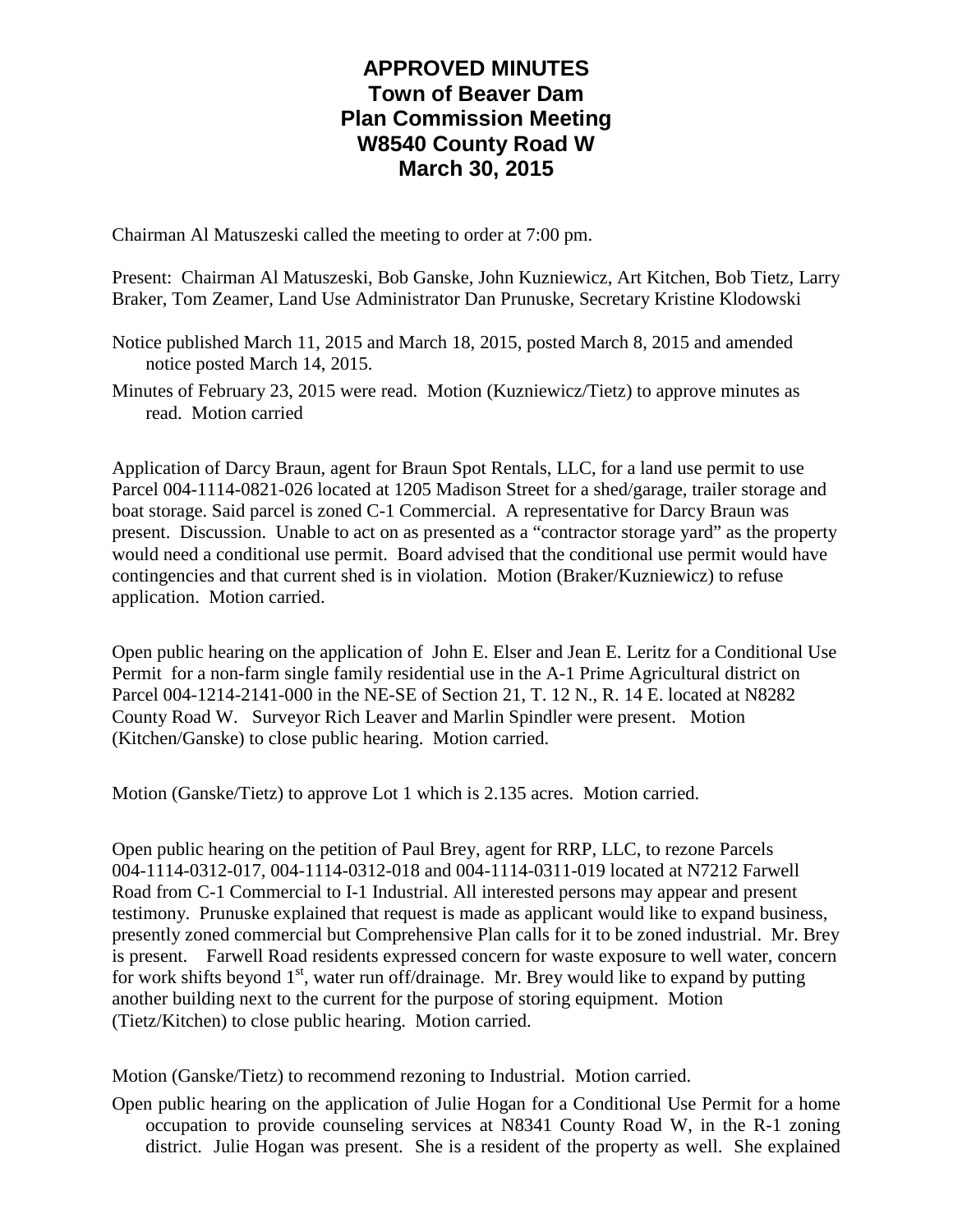stress relief/meditation done one on one (75% of business) and in small groups (25% of business) at location. Discussion regarding "*Home Occupations*", parking, hours worked per day. Motion (Kuzniewicz/Zeamer) to close public hearing. Motion carried.

Motion (Kitchen/Kuzniewicz) to approve application. Motion carried.

Motion (Ganske/Tietz) to adjourn. Motion carried 8:09pm.

Respectfully submitted,

Kristine Klodowski, Secretary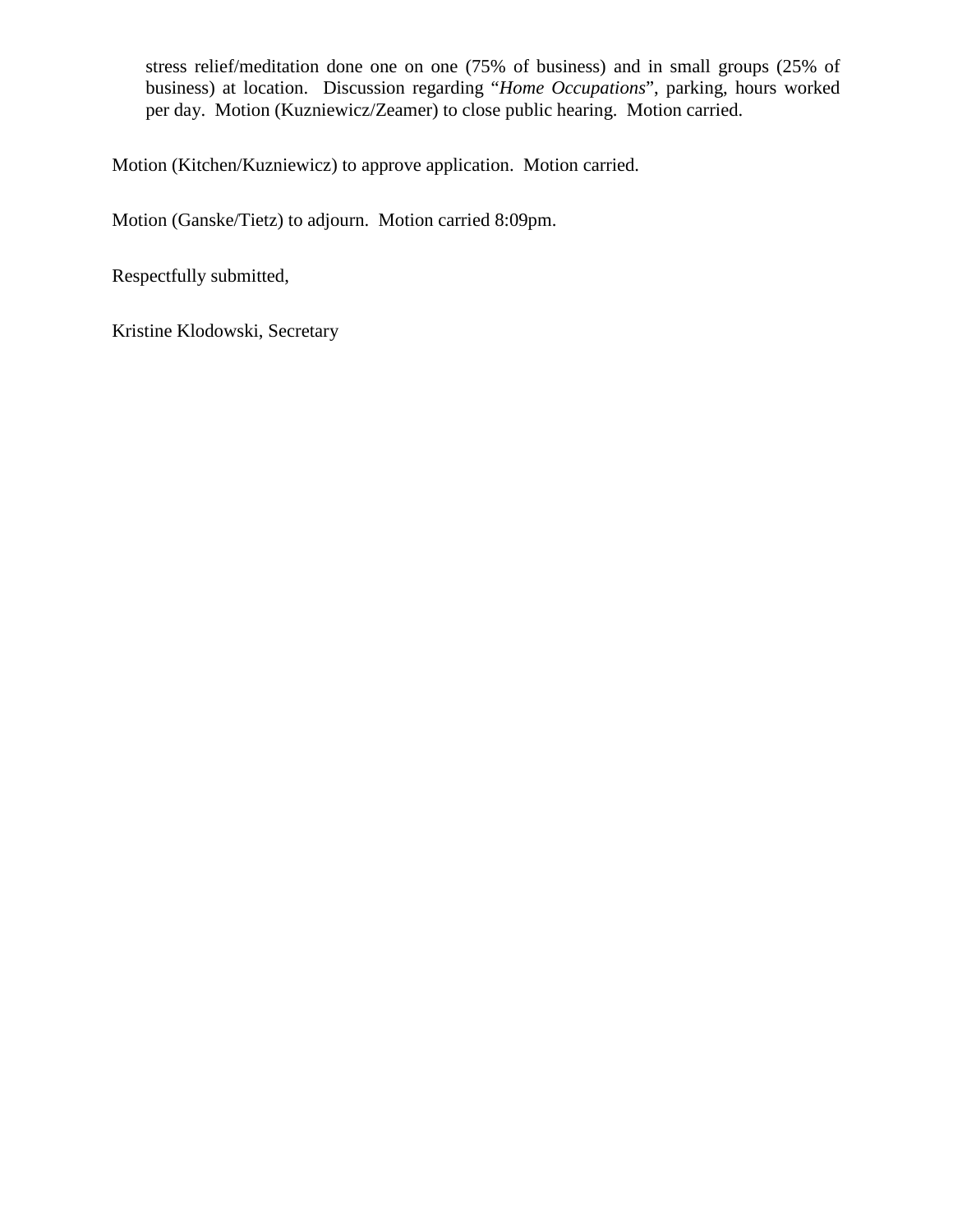## **APPROVED MINUTES Town of Beaver Dam Plan Commission Meeting W8540 County Road W April 27, 2015**

Chairman Al Matuszeski called the meeting to order at 7:00 pm.

Present: Chairman Al Matuszeski, John Kuzniewicz, Art Kitchen, Bob Tietz, Larry Braker, Land Use Administrator Dan Prunuske, Secretary Kristine Klodowski Absent: Neal Stippich, Bob Ganske, Tom Zeamer

Notice published and posted April 20, 2015.

- The minutes of the March 30, 2015 Plan Commission meeting were read. Motion (Kitchen/Braker) to approve with noted corrections: Elser/Leritz property description to read "NE-SE of Section 21, T. 12 N., R. 14 **E**, and the third parcel number for Paul Brey 004-1114-031**1**-019. Motion carried.
- Opened the public hearing on the application of Neal Perschke for a Conditional Use Permit for a business service establishment exceeding 3,500 sq. ft. of floor space in the C-1 Commercial district on Parcels 004-1214-2134-003, 004-1214-2821-001, 004-1214-2821-002 and 004-1214-2821-003 all located at N8093-N8109 State Road 33. Mr. Perschke was present and explained his high pressure pump repair business and his desire to replace the storage trailers on the property with the floor space. At this time, the facility will not have utilities. Motion (Kuzniewicz/Tietz) to close public hearing.
- Motion (Braker/Kitchen) to approve application for conditional use permit for Parcel 004-1214-2821-003. Motion carried.

Motion (Tietz/Kuzniewicz) to adjourn 7:38pm. Motion carried.

Respectfully submitted,

Kristine Klodowski, Secretary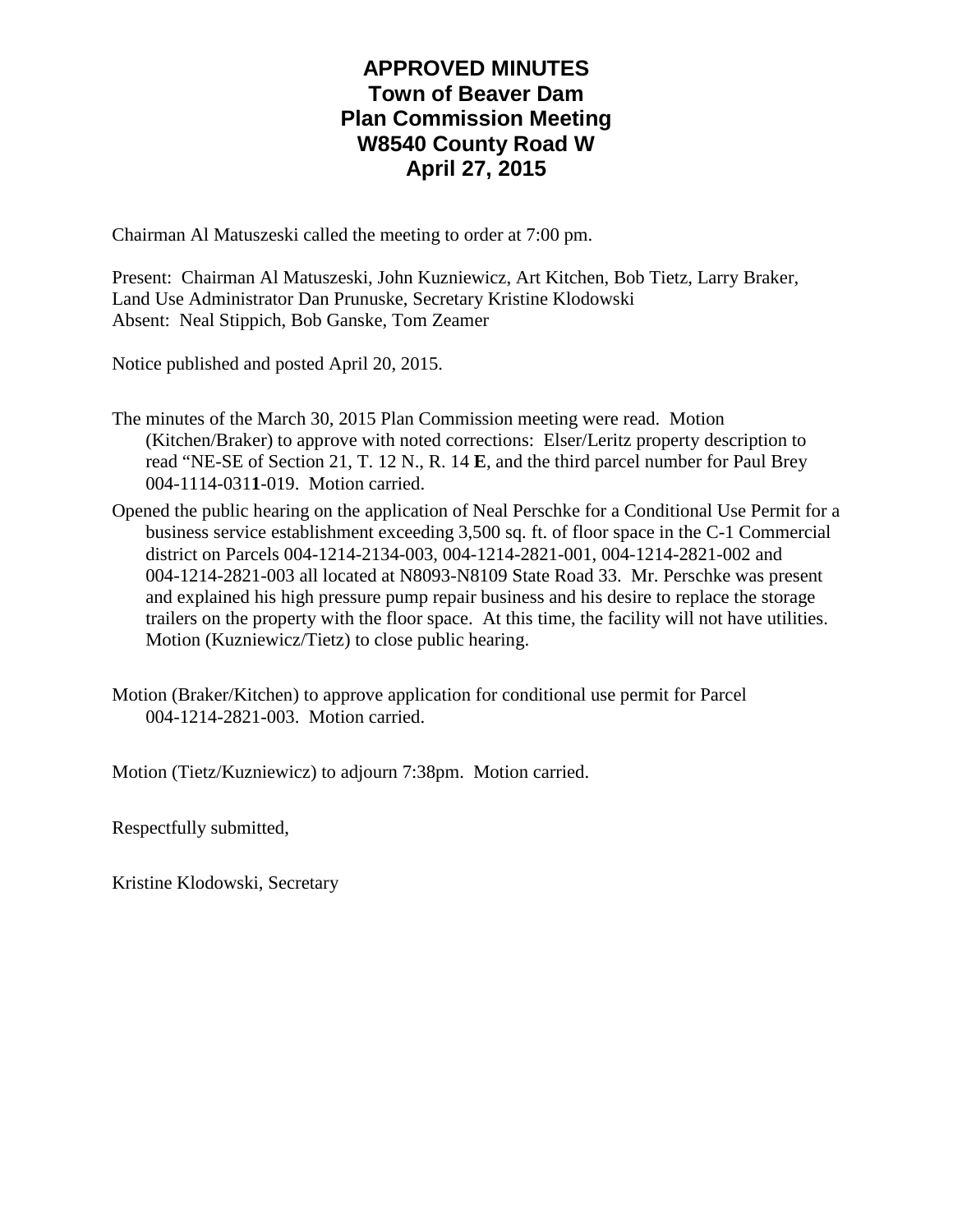## **APPROVED MINUTES Town of Beaver Dam Plan Commission Meeting W8540 County Road W June 1, 2015**

Chairman Al Matuszeski called the meeting to order at 7:00pm.

Present: Chairman Al Matuszeski, Neal Stippich, John Kuzniewicz, Art Kitchen, Bob Tietz, Larry Braker, Bob Ganske, Land Use Administrator Dan Prunuske, Secretary Kristine Klodowski

Absent: None.

Notice posted May 20, 2015 and published May 23, 2015.

The minutes of the April 27, 2015 Plan Commission meeting were read. Motion (Braker/Tietz) to approve minutes as read. Motion carried.

Opened the public hearing on the terms and conditions of the existing Conditional Use Permit for the Beaver Dam Raceway located at N7086 Raceway Road on parcel 004-1114-0342-000. Carolyn Mueller was present on behalf of the Beaver Dam Raceway, looking to clarify the policy regarding hours of operation. Public hearing closed by Chairman Matuszeski.

Motion (Stippich/Kuzniewicz) to continue with conditional use as it stands. Motion carried.

Letter of intent of Sherron Challis and Gar E. Kellom for a certified survey map of parcels 004- 1214-2232-000, 004-1214-2242-004, and 206-1214-2242-006. Proposal is to create two lots, one with buildings and the other with ag land. Parcel is partially in city. Rich Leaver, surveyor present, representing Gar E. Kellom. Looking to list lots for sale and sell parcels separately. Currently attempting to annex remaining outbuilding. Motion (Stippich/Tietz) to have the Land Use Administrator approve the CSM.

Request of Jenny Knaup for a Certificate of Zoning compliance to operate a temporary roadside stand selling fireworks in C-1 Commercial zoning district at 1130 Madison Street on parcel 004- 1114-0821-007. Jenny Knaup present. Discussion. Motion (Stippich/Kitchen) to approve request for a temporary permit. Motion carried.

Open public hearing on the application of G  $\&$  H Solutions, LLC for a conditional use permit to operate a business service establishment exceeding 3,500 square feet of floor space at W9579 County Road G on parcel 004-1114-0631-004. Don Geddeis present. Operate numerous car washes around the area, including operation and service. Looking to move warehouse to Beaver Dam, potentially add loading dock on side of building and work with neighbors on drainage issues. Supplies for car wash repairs and will be blending soaps to sell. Soaps are readily biodegradable, meaning <28 days. Resident John Binnotto expressed concern for hours of operation, drainage, and outside storage. Public hearing closed by Chairman Matuszeski.

Motion (Kuzniewicz/Tietz) to approve conditional use permit with the stipulation that G  $\&$  H Solutions LLC will work with neighbors to achieve a satisfactory resolution to the water drainage issue.